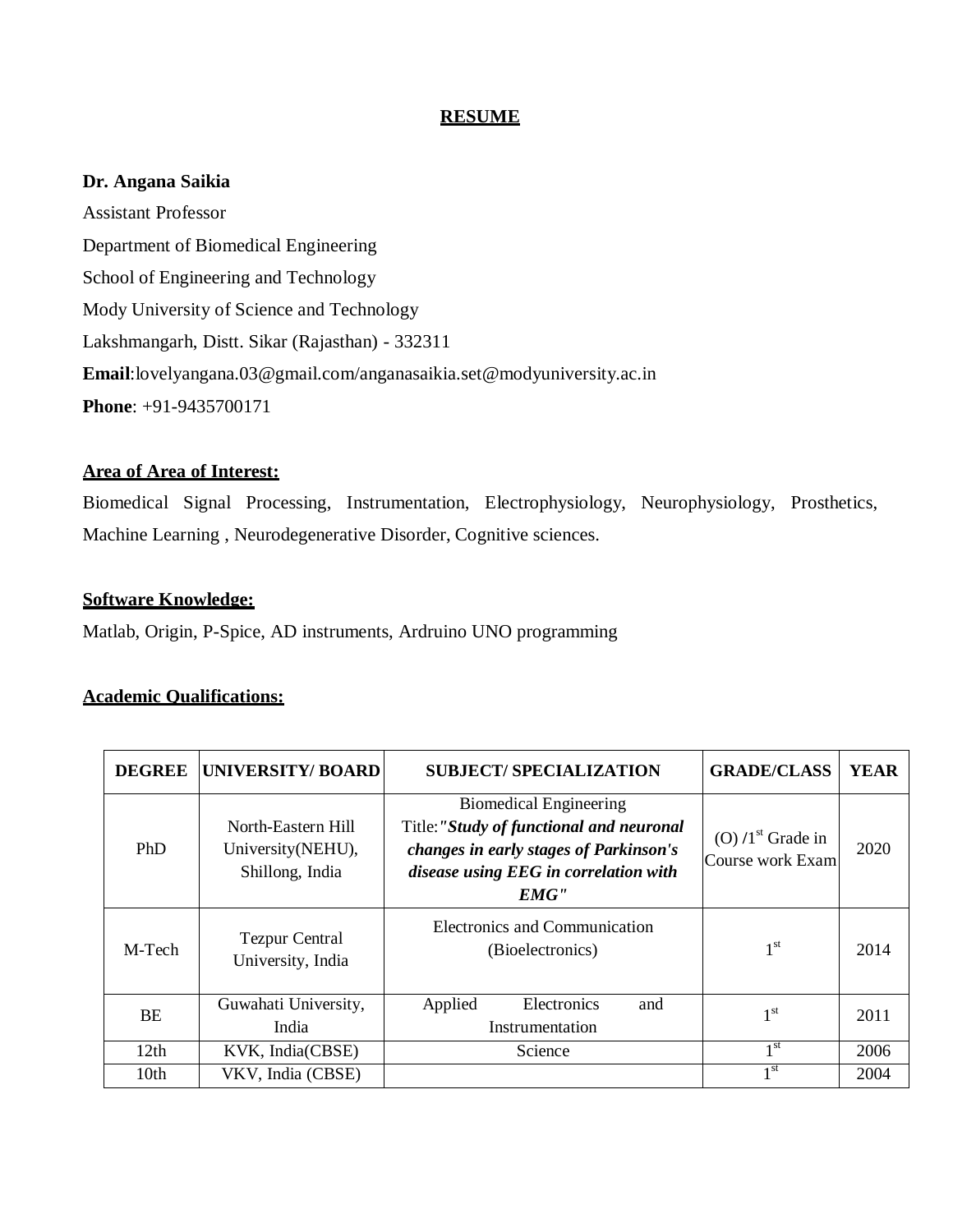# **Professional Experience:**

| Sl.no          | <b>Designation</b>                                                                                                                                                                                   | <b>Institute</b>                                                                         | <b>Department</b>                                      | <b>Period</b>                                          |
|----------------|------------------------------------------------------------------------------------------------------------------------------------------------------------------------------------------------------|------------------------------------------------------------------------------------------|--------------------------------------------------------|--------------------------------------------------------|
| $\mathbf{1}$   | Research Associate- I<br>(DST sponsored IMPRINT-2<br>project entitled, "Development<br>of cost effective web and<br>mobile application for<br>detection of Parkinson's<br>disease", IMP/2018/000034) | North-Eastern Hill<br>University, Shillong,<br>India.                                    | <b>Biomedical</b><br>Engineering                       | May 2019-March<br>2021<br>$(1.10$ Years)               |
| $\overline{2}$ | <b>Teaching Assistant</b>                                                                                                                                                                            | North-Eastern Hill<br>University, Shillong,<br>India.                                    | <b>Biomedical</b><br>Engineering                       | August 2017-<br>April 2019<br>$(1.9 \text{ Years})$    |
| 3              | Senior Research Fellow (DBT<br>Sponsored<br>Project entitled,<br>"Design of Artificial Hand<br>with Artificial Finger"<br>(BT/532/NE/TBP/2013)                                                       | North -Eastern Hill<br>University, Shillong,<br>India.                                   | <b>Biomedical</b><br>Engineering                       | August 2016 to<br><b>July 2017</b><br>$(1$ Year)       |
| $\overline{4}$ | Junior Research Fellow (DBT<br>Sponsored<br>Project entitled,<br>"Design of Artificial Hand<br>with Artificial Finger"<br>(BT/532/NE/TBP/2013)                                                       | North-Eastern Hill<br>University, Shillong,<br>India.                                    | <b>Biomedical</b><br>Engineering                       | November 2014<br>to July 2016<br>$(1.7 \text{ Years})$ |
| 5              | Lecturer                                                                                                                                                                                             | Institute of<br>Electronics<br>and<br>Telecommunication<br>Engineers,<br>Guwahati, India | Electronics<br>and<br>Telecommunication<br>Engineering | August 2011 to<br><b>July 2012</b><br>$(1$ Year)       |

## **Achievements:**

**1) Young Scientist Travel Grant** award by Department of Science and Technology (DST), GOI to attend International Conference (Society for Neuroscience, 2017) in Washington DC, USA, November 11-15, 2017.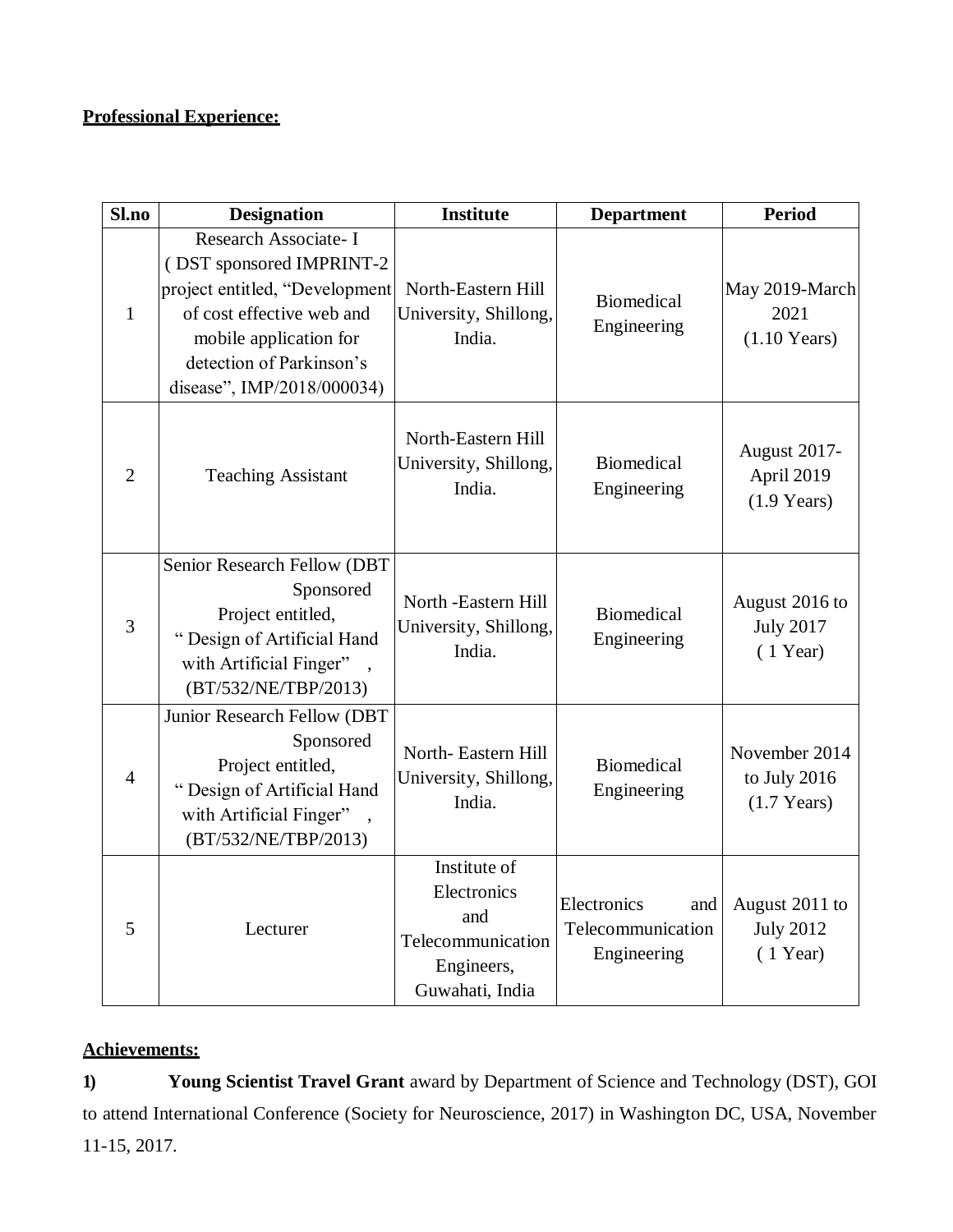**2) IBRO Travel Grant** to attend IBRO-APRC Associate School on Electrophysiological Enlightenment of System Neuroscience**,** Nepalese Army Institute of Health Sciences, Kathmandu, Nepal**,**  May 8-12, 2018.

**3) Young Scientist Travel Grant** award by Council for Scientific and Industrial Research, Human Resource Development Group (CSIR), GOI to attend International Conference (Society for Neuroscience, 2018) in San Diego, USA, November 3-7, 2018

**4)** Council for Scientific and Industrial Research, Human Resource Development Group (CSIR), GOI, **Direct Research Associate for 2019-2020.**

## **Professional Membership:**

| Student member for Society for Neuroscience. (ID No. 210947047)<br>1) |
|-----------------------------------------------------------------------|
|-----------------------------------------------------------------------|

- **2)** Student member of International Society for Neurochemistry, India (ID No. 23793)
- **3)** Student member of Asia Pacific Society for Neurochemistry. (ID No. 17-3-IND-S20).

**Orchid Id**: https://orcid.org/0000-0001-7916-9148

**Scopus Author ID**: 57188986664

**Google Scholar**: https://scholar.google.com/citations?hl=en&user=zFNA73YAAAAJ

## **Publications:**

## **Patent:**

- $\triangleright$  Title of the Invention: Tremor identification Device for Parkinson's Disease Ref no: 201931035443 App. Number: TEMP/E-1/37534/2019-KOL Date: 3/9/2019
- $\triangleright$  Title of the Invention: Interactive Gaming device for cerebral palsy intervention, treatment and management and its method thereof. Patent no: 2020102546/ Australian Government /IP Australia. Date: 1/10/2019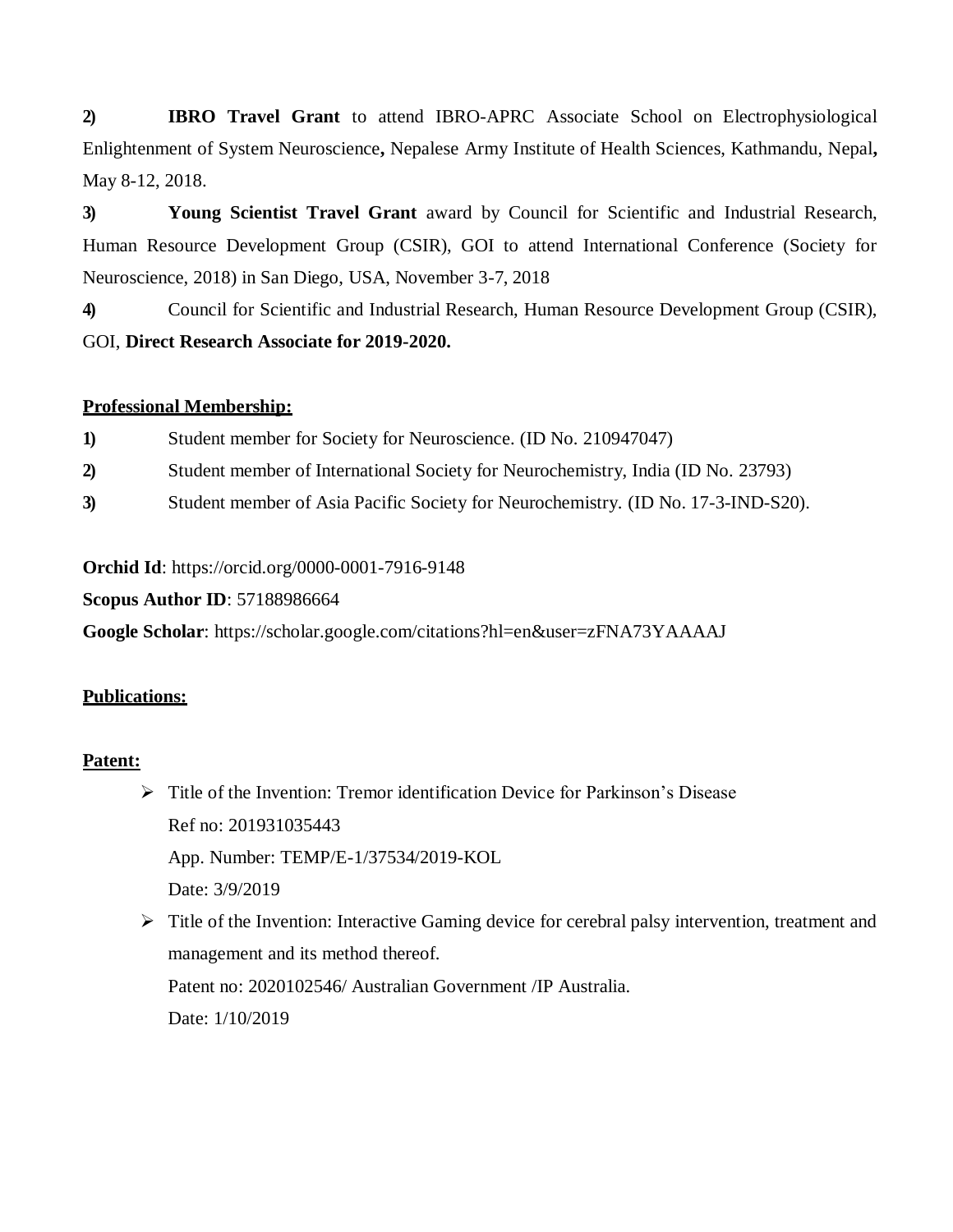### **Copyright:**

 $\triangleright$  Title of the Invention: Algorithm for Early Detection of Parkinson's Disease Registration no: L-100032/2021 Dairy no: 20740/2020-CO/L Date: 03/03/2021

## **BOOK:**

**1) Angana Saikia**, Sudip Paul, M. Hussain. Overview of Parkinson's disease and its Relevance. Lambert Academic Publishing, Germany. Year: 2018. (ISBN 978-613-3-99599- 4)

**2)** Sudip Paul, **Angana Saikia**, Vinayak Majhi, Vinay Kumar Pandey. Introduction to Biomedical Instrumentation and Its Applications. Elsevier Science .Year: 2021 [ISBN-9780128216743] (Production)

#### **BOOK CHAPTER:**

**1. Angana Saikia**, M. Hussain**,** Sudip Paul, (2018). Effect of Dopamine in Parkinson`s disease. "Trends in Experimental Biology", Vol: 3, Excel Publication, New Delhi, India. **[ISBN: 9789388237079]**

**2. Angana Saikia**, Vinayak Majhi, M. Hussain**,** Sudip Paul, (2019). Tremor identification using machine learning in Parkinson's disease.Early Detection of Neurological Disorders Using Machine Learning systems.IGI Global, Pennsylvania, USA. PP: 128-151. **[ISBN: 978-1-5225-8567-1**].

**3. Angana Saikia**, Masaraf Hussain, Amit R Barua, Sudip Paul.An insight into Parkinson's disease: Researches and its complexities. InSmart Healthcare for Disease Diagnosis and Prevention 2020 Jan 1 (pp. 59-80). Academic Press. **[ISBN: 9780128179130]**

**4. Angana Saikia**, Sudip Paul. Application of Deep Learning for EEG. In Handbook of Research on Advancements of Artificial Intelligence in Healthcare Engineering 2020 (pp. 106-123). IGI Global.

**5. Angana Saikia**, Masaraf Hussain, Amit R Barua, Sudip Paul (2019). Rehabilitation device control using electroencephalography: a review. Application of Biomedical Engineering in Neuroscience, Springer Nature, Singapore. **[ISBN: 978-981-13-7141-7].**

**6.** Sanjay Saxena, Sudip Paul, Adhesh Garg, **Angana Saikia**, Amitava Datta. Deep Learning in Computational Neuroscience. In Challenges and Applications for Implementing Machine Learning in Computer Vision 2020 (pp. 43-63). IGI Global. **[ISBN: 9781799801825].**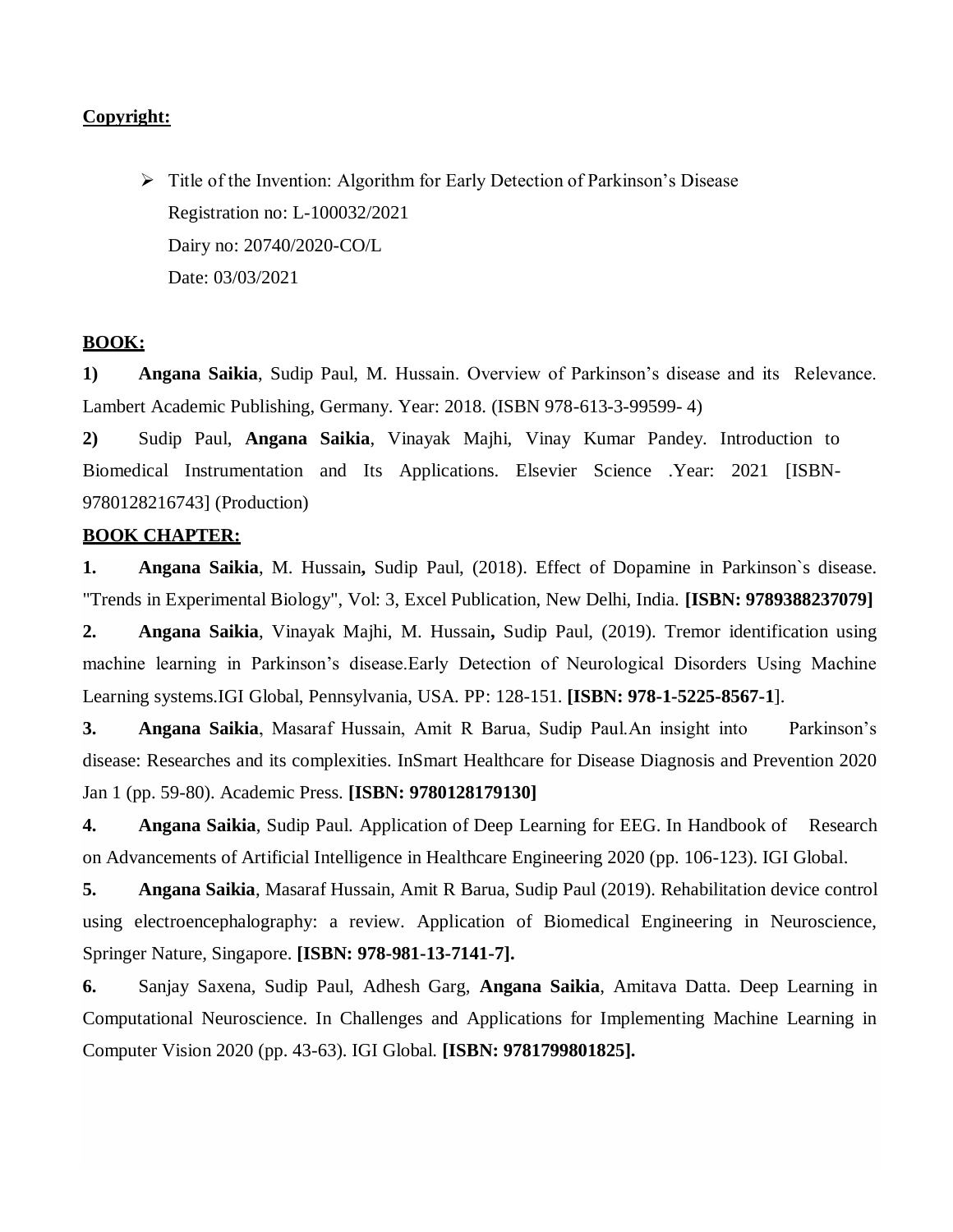#### **JOURNAL PAPERS:**

#### *SCI/Scopus*

**1. Angana Saikia**, Sushmi Mazumdar, Nitin Sahai, Dinesh Bhatia, Sudip Paul, Punit Kumar Rohilla, Suresh Verma. Recent advancements in prosthetic hand technology. Journal of medical engineering  $\&$ technology, Taylor & Francis Group,  $2016;40(5);255-64$ 

**2. Angana Saikia**, Sushmi Mazumdar, Nitin Sahai, Sudip Paul, Dinesh Bhatia. Performance Analysis of Artificial Neural Network for Hand Movement Detection from EMG Signals. IETE Journal of Research. 2019 Jul 17:1-10.

**3. Angana Saikia**, Nayan M. Kakoty, Nabasmita Phukan, Malarvili Balakrishnan, Nitin Sahai, Sudip Paul, and Dinesh Bhatia. Combination of EMG Features and Stability Index for Finger Movements Recognition. Procedia Computer Science*.* Elsevier*.*133 (2018): 92-98.

**4. Angana Saikia** , Masaraf Hussain, Amit Ranjan Barua, Sudip Paul. EEG-EMG Correlation for Parkinson's disease. International Journal of Engineering and Advanced Technology. 8(6):1179- 1185(2019). DOI: 10.35940/ijeat.F8360.088619.

**5. Angana Saikia**, Vinayak Majhi, Masaraf Hussain, Sudip Paul. A Systematic review on Application based Parkinson's disease Detection Systems. International Journal on Emerging Technologies 10(3): 166-173(2019).

**6. Angana Saikia** , Masaraf Hussain, Amit Ranjan Barua, Sudip Paul. Performance Analysis of various Neural Network functions for Parkinson's disease Classification using EEG and EMG. International Journal of Innovative Technology and Exploring Engineering 9(1): 2019.

#### **Other Journals**

**1. Angana Saikia**, Pallab Bhattacharya, Sudip Paul. Importance of Dopamine in Parkinson's disease. Advances in Tissue Engineering and Regenerative Medicine.MedCrave.2018; 4(3):454 455. doi:10.15406/atroa.2018.04.00077.

**2. Angana Saikia**, Masaraf Hussain, Amrit Ranjan Barua, Sudip Paul, (2018) Detection of Parkinson's Disease Using Clinical Diagnostic Tools. J Neurol Disord Stroke 6(2): 1143.

**3. Angana Saikia**, Sudip Paul, Vinay Kumar Pandey. Prevalence of Parkinson's disease in India: A Review. Journal of Biomedical Engineering Research and Review. 2017. (E-ISSN: 2349-3232)

**4.** Punit Kumar Rohilla, Suresh Verma, Dinesh Bhatia, Nitin Sahai, Sudip Paul, **Angana Saikia**, Sushmi Mazumdar. Material Selection for the Prosthetic Hand. International Journal of Biomedical Engineering.2017; 3(1).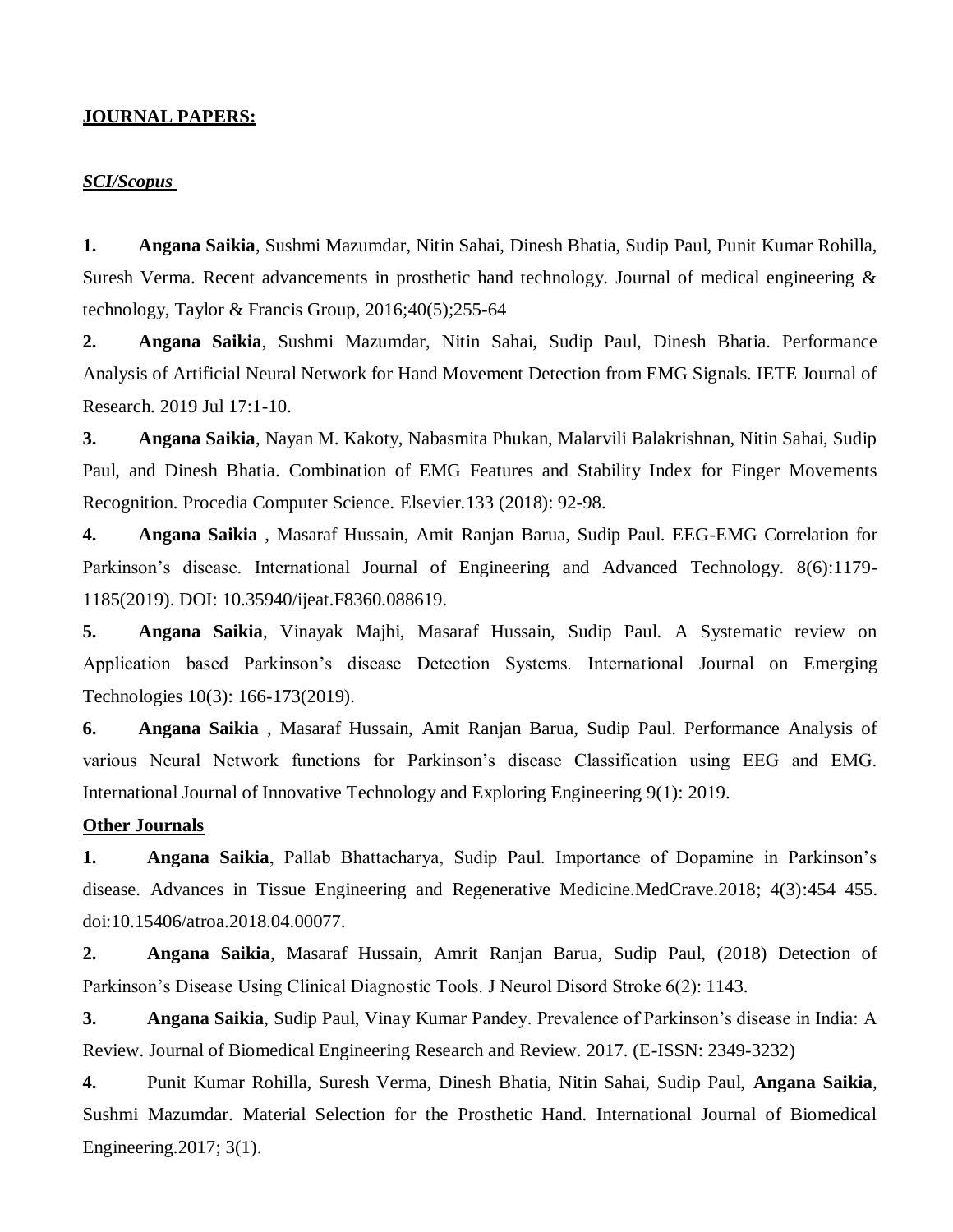**5.** Sushmi Mazumdar, **Angana Saikia**, Nitin Sahai and Sudip Paul. Below Elbow Prosthetic: A Path to Independent Era. International Journal of Advanced Information Science and Technology (IJAIST), 2015; 34(34).

#### **CONFERENCE PAPER:**

**1. Angana Saikia**, Vinayak Majhi, Masaraf Hussain, Amit Ranjan Barua, Sudip Paul, J.K. Verma (2020). Machine learning based diagnostic system for early detection of Parkinson's disease. IEEE International Conference on Computational Performance Evaluation(ComPE),North Eastern Hill University, India .

**2. Angana Saikia**, Masaraf Hussain, Amit Ranjan Barua, SudipPaul. Significance of Lyapunov Exponent in Parkinson`s disease using Electroencephalography. Spin 2019, Amity University, New Delhi. March 7-8, 2019. IEEE.

**3. Angana Saikia**, Sudip Paul. Early detection of Parkinson's disease using bio signals. Science Communicator's Meet during 105th Indian Science Congress at Manipur University, Imphal, Manipur. March 16-20, 2018.

**4. Angana Saikia**, Sudip Paul. Detection of Dementia and Cognitive Impairment in elderly people with Parkinson's disease. Third Annual Meeting of Neuroscience Society of Nepal, Nepalese Army Institute of Health Sciences, Kathmandu, Nepal. May 12-13, 2018.

**5. Angana Saikia**, Vinay Kumar Pandey, Sudip Paul, Masaraf Hussain, Amrit Ranjan Barua. Assessment of Parkinson`s disease through Clinical and Demographic data. SfN 2018*,*San Diego, USA. November 3-7, 2018.

**6. Angana Saikia**, Sudip Paul, Vinay Kumar Pandey. Correlation between electroencephalogram and Electromyogram in Parkinson's disease: A Review. SfN Neuroscience 2017, Washington DC, USA. November 11-15, 2017.

**7. Angana Saikia**, Sushmi Mazumdar, Nitin Sahai, Dinesh Bhatia, Sudip Paul. Comparative study and feature extraction of the muscle activity patterns in healthy subjects. In Signal Processing and Integrated Networks (SPIN), 2016 3rd International Conference, Amity University, Delhi, on 2016 Feb 11 (pp. 147-151). IEEE.

**8. Angana Saikia**, Sushmi Mazumdar, Nitin Sahai, Dinesh Bhatia, Sudip Paul. Biomaterials in Prosthetic-A Review. International Conference on Biomaterials, Bio diagonistics, Tissue Engineering, drug delivery, And Regenerative Medicine (BITERM-2016),IIT Delhi, April 15-17, 2016.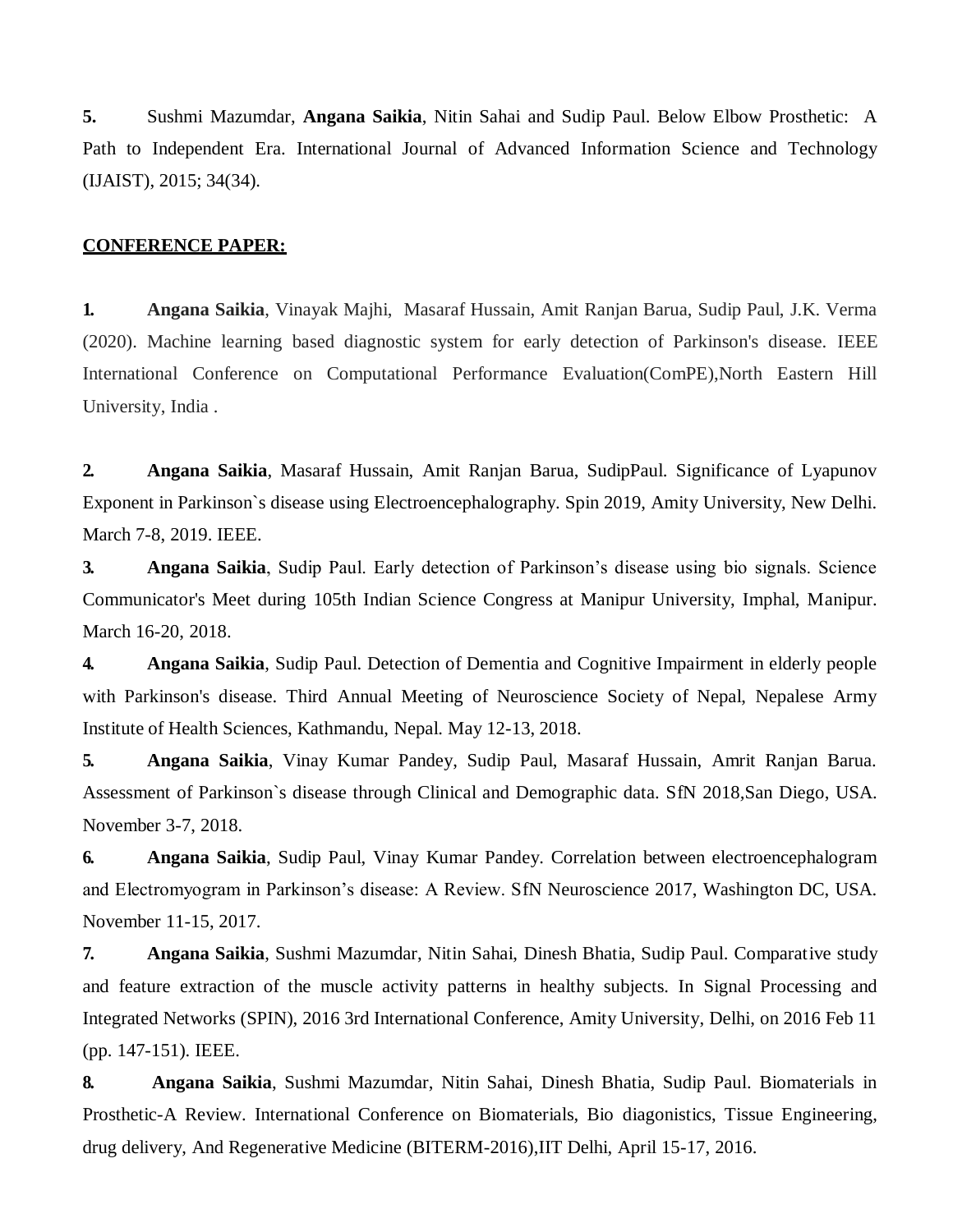**9. Angana Saikia**, Nitin Sahai, Finger movement recognition using neural network, 2nd International Conference on Bio Signals, Images and Instrumentation(ICBSII-2015),SSN College, Chennai, March 19-21,2015.

**10. Angana Saikia**, Sushmi Mazumdar, Nitin Sahai, Dinesh Bhatia, Sudip Paul. Brain computer interfaced controlled prosthetic hand using EMG signal. National Workshop and Conference on Advances in Computational Neurochemistry and Neurobiology (ACNN),NEHU, Shillong, December 16-21, 2015.

**11.** Nitin Sahai, Dinesh Bhatia, Sudip Paul, **Angana Saikia.** Muscle mechanics of upper limb involved in the designing of prosthetic hand with moving fingers. XXV Congress of the International Society of Biomechanics in Glasgow, July 12– 16, 2015.

**12.** Sushmi Mazumdar, **Angana Saikia,** Nitin Sahai, Sudip Paul, Dinesh Bhatia. Microcontrollers in Prosthetics: An Overview. National Conference on Recent Advances in Biomedical Engineering (NCRABME – 2015), NEHU, Shillong, August 28- 29, 2015.

**13.** Sudip Paul, Pallav Bhattacharya, **Angana Saikia.** Early Detection of Cerebral Stroke using Biosignal. 11<sup>th</sup> World Stroke Congress. Montreal, Canada, October 17-20, 2018.

**14.** Sushmi Mazumdar, **Angana Saikia**, Nitin Sahai, Dinesh Bhatia, Sudip Paul. Comparative study and feature extraction of the muscle activity patterns in healthy subjects. InSignal Processing and Integrated Networks (SPIN), 2017 4th International Conference, Amity University, Delhi on 2017 Feb 2 (pp. 96-99). IEEE.

**15.** Vinay Kumar Pandey, **Angana Saikia**, Sudip Paul. Unique approach to control speech sensory and motor neuronal disorder through natural language processing and cognitive development: A Review. REGICON 2017, IIIT Manipur.

**16.** Sudip Paul, **Angana Saikia**, Ranjana Patnaik. Neural modelling based classification of rat brain EEG signal during ischemic stroke condition. VII Congress of Federation of Indian Physiological Societies (FIPS) & XXIX Annual Conference of Physiological Society of India (PSI) Organized by Defence Institute of Physiology & Allied Sciences, DRDO, Delhi. November 5-7, 2017.

### **CONFERENCE/ WORKSHOP/TRAINING ORGANIZED AND ATTENDED:**

**1.** UGC-HRDC Short-term Course in Bio-medical Technology with a focus on Stress and its Remedies, , North Eastern Hill University, Shillong, December 14-21, 2020.(Attended)

**2.** AICTE Training And Learning (ATAL)Workshop On 3D Printing & Design, Department of Biomedical Engineering, North Eastern Hill University, Shillong, March 2-6,2020. (Attended)